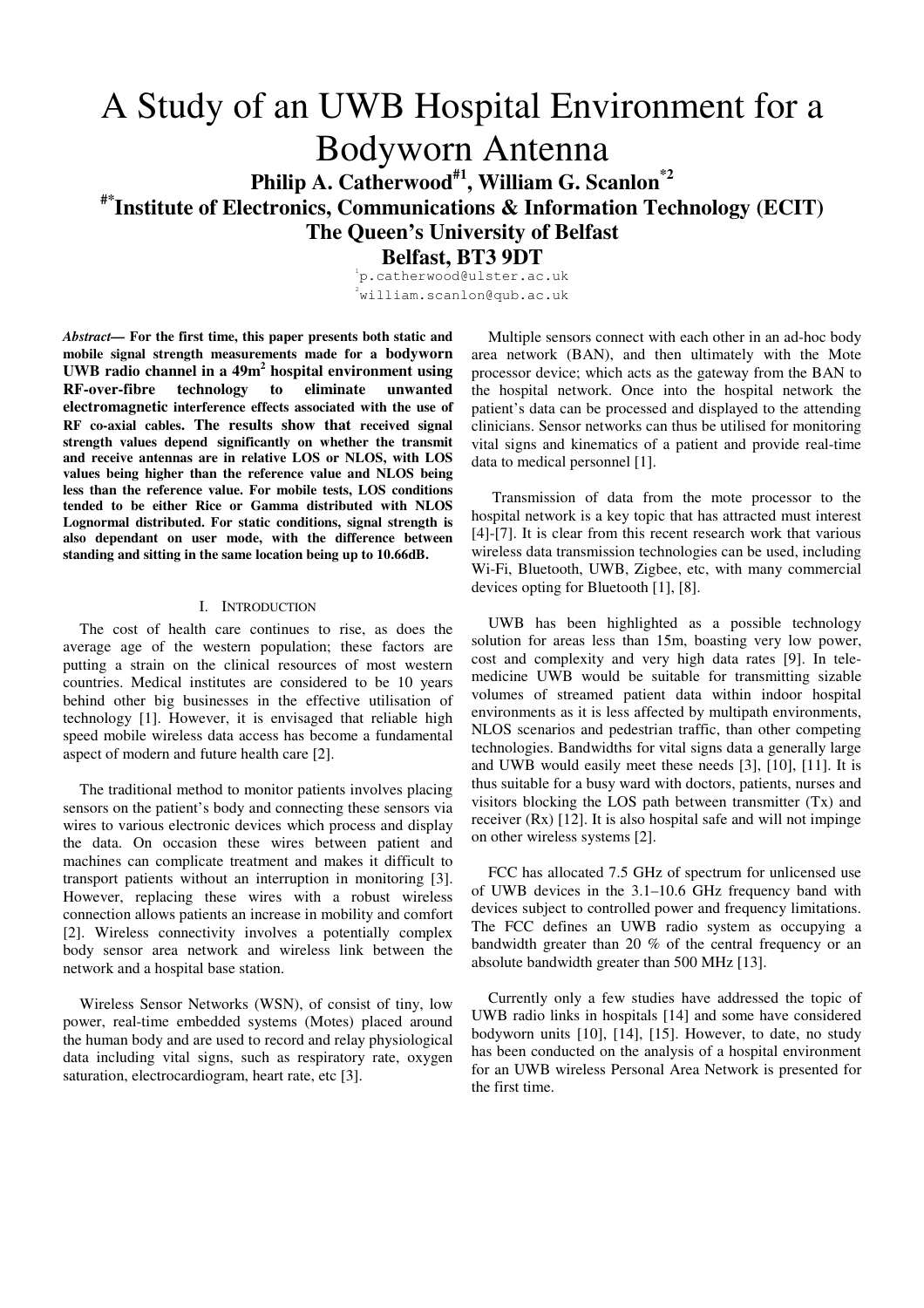For antennas worn against or close to the body, radiation patterns can be distorted due to coupling effects, causing signal attenuation and antenna detuning [16]. Hence, characterisation of the UWB radio channel for specific environments and user modes is essential to develop an understanding of future systems and design challenges. The purpose of this paper is to report on the characterisation of a bodyworn UWB radio channel for a hospital environment. Section II describes the measurements system utilised, the environment and the test procedure. Section III reports on the experimental results, Section IV highlights conclusions.

# II. MEASUREMENT SYSTEM, ENVIRONMENT AND PROCEDURE

# *A. System*

A bodyworn measurement system consisting of a single UWB antenna fed by a bodyworn battery powered UWB PulsON source using 1550 nm RF-over-fibre to guide the signal from the FCC compliant PulsON source to a bodyworn UWB Fractus antenna; Figure 1 depicts the layout. The RFover-fibre technology is implemented to eliminate electromagnetic interference effects associated with electrical cables; ensuring spurious electromagnetic effects are not confused with genuine channel characteristics. The transmitted signals are received by a PulsON UWB Rx using a PulsON UWB antenna. A laptop running PulsON software records received data at a rate of 100 samples per second.



Fig 1: Transmitter diagram

System Specification includes an  $f_c$  of 4.7 GHz, bandwidth of 3.2 GHz and a launch power of -43 dBm. The sample rate of the system meets Nyquist frequency requirements. Doppler frequency due to a mobile transmitter, which at 6GHz for a node moving at 0.5m/s is 10Hz; the rate for data capture is 100Hz.



Fig 2: picture of patient wearing the equipment

Figure 2 depicts the body-worn transmitter in a waist-worn configuration. The antenna is held against the body using an adjustable cloth elastic band to minimise body-antenna separation during testing

# *B. Environment*

The measurement system campaign was undertaken in a specialist nursing training room in University of Ulster at Coleraine in Northern Ireland. This  $49m^2$  training room faithfully recreates a real hospital ward and is fitted with NHS specification beds, rails, bedside cabinets, etc. The building was of 1960s construction, consisting mainly of double concrete-block cavity external walls, single brick internal walls and concrete floor. The ceiling supports luminaries suspended 2.8 m above floor level. This would be in keeping with many established hospitals in the UK.

# *C. Procedure*

The receiver is placed above an entrance door at a height of 2.2m to replicate a base-station access point. The measurement system periodically records the channel impulse response (CIR) of the transmitted UWB signal. A reference signal strength measurement was recorded for a direct line of sight scenario for Tx-Rx separation of 3.2m in an anechoic chamber. This reference value is considered as an ideal link scenario to which all others can be compared. Tests are split into 2 categories; static and mobile measurements.



Fig. 3**:** Equipment in use (single antenna shown

*1) Static tests - Tx on waist recorded at position #2 and #6;* 

- Patient/clinician standing beside bed
- Patient/clinician sitting in chair
- Patient sitting in bed
- Patient lying (face-up) in bed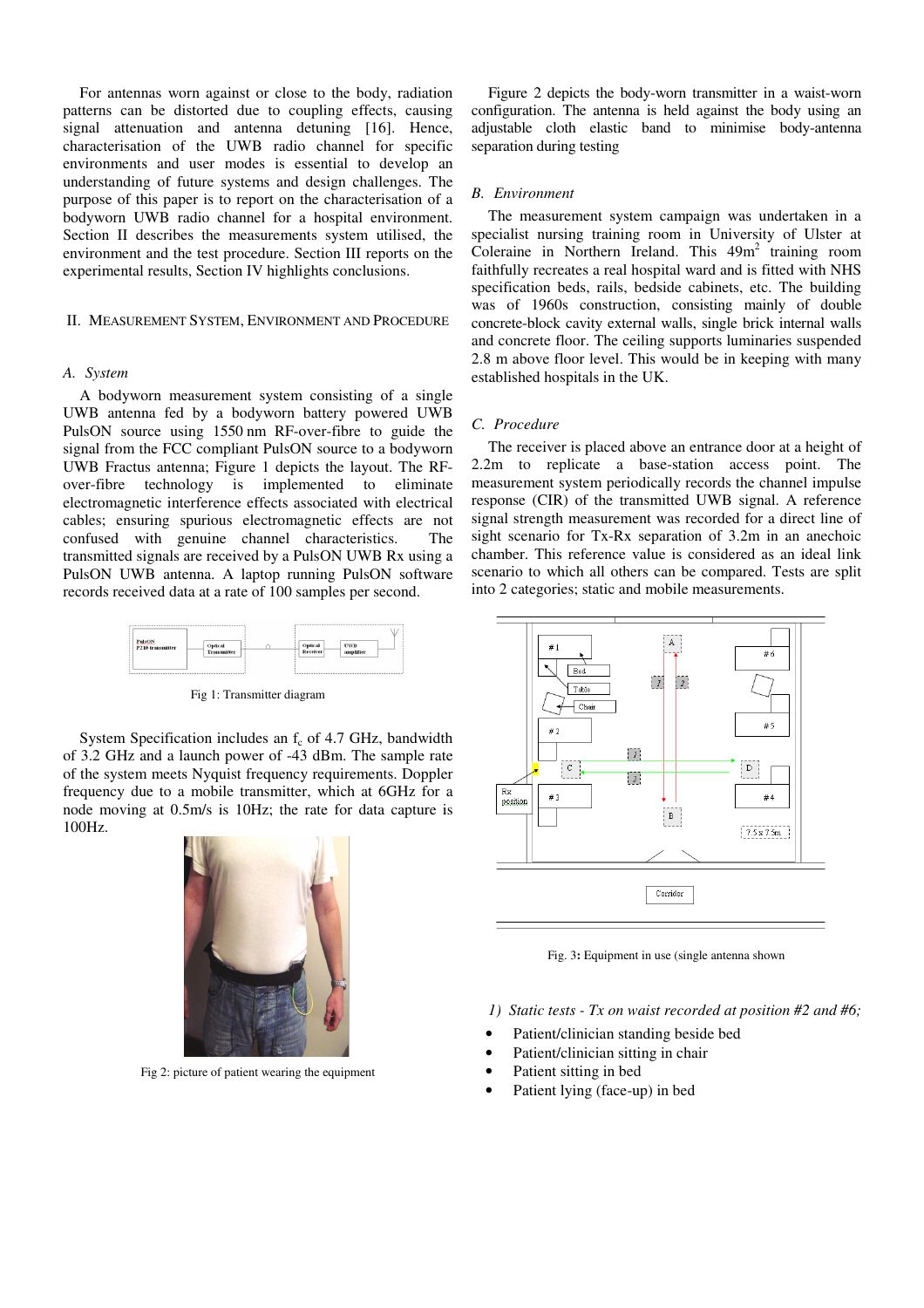*2) Mobile tests - Adult male, 82Kg, 180cm, speed =0.5m/s, Tx on waist.* 

- Patient/clinician mobile A to B (LOS red path 1)
- Patient/clinician mobile B to A ( $NLOS red$  path 2)
- Patient/clinician mobile C to D (LOS green path 1)
- Patient/clinician mobile D to C (NLOS green path 2)
- Patient/clinician moves without restriction.

The tests of a person in bed clearly only refer to a scenario of a patient wearing a Wireless Sensor Network, however, the other tests could be considered appropriate for both a patient under treatment, or a clinician wearing a transceiver to collect data from the patients under his/her care. Post experiment signal processing using Matlab is employed to extract the signal strength data from the recorded files.

#### III. RESULTS

The measurements were file captured at the PulsON receiver with use of a notebook running PulsON software. The captured files were processed using Matlab. All tests were repeated multiple times to ensure accuracy and statistical significance.

# *A. Static results*

Results were conducted as outlined above. Results show the standing position ensures the highest signal strengths, with the lowest coming from the seated position. This is due to the seated position portraying increased body-shadowing effects, increased Tx/Rx height differential and also signal blocking due to the metal beds between the seat and the receiver. It is also observed that sitting upon the bed reduces the signal strength to a degree, however lying down has a marked effect on signal strength for the same location. This is essentially caused by the change in orientation of the transmitter antenna with respect to that of the receive antenna. It is also noted that the mean signal strength at position #6 is higher than at #2. This is related to better positioning in the receive antenna's bore site. These results are recorded in Table 1.

| Ward     | <b>Patient</b>  | Signal strength w.r.t. |  |
|----------|-----------------|------------------------|--|
| location | position        | reference (dB)         |  |
|          | Standing        | $-2.56$                |  |
|          | Sitting (chair) | $-13.22$               |  |
| #2       | Sitting (bed)   | $-3.17$                |  |
|          | Lying (bed)     | $-11.23$               |  |
|          | Standing        | 0.42                   |  |
|          | Sitting (chair) | $-9.31$                |  |
| #6       | Sitting (bed)   | $-0.46$                |  |
|          | Lying (bed)     | $-7.33$                |  |

Table 1. Signal strength results for experimental tests

## *B. Dynamic*

Graphs of cumulative density function (CDF) are presented for each of the 5 tests. A graph of relative received signal strength w.r.t. time for the A to B journey is shown to describe an example of the recorded results. For the CDF the signal strength data was organised into bins according to the Freedman-Diaconis rule. Results of the CDF are compared to theoretical statistical distributions as a basis for mathematical modelling of the radio channel.



Fig 4: example relative received signal strength w.r.t. time

The LOS journey from location A to B shows an increase in mean signal strength as the transmitter and receiver distance is reduced; this is in keeping with theoretical predictions [2]. The CDF was compared to 3 theoretical distributions; Rician, Lognormal and Gamma. Each of the three offered a good fit, but statistically the Gamma distribution was concluded as the best fit. The B to A journey was assumed a classical NLOS scenario, and as such should be suitably modelled by the Rayleigh distribution [17]. However, in this multipath NLOS environment, the UWB channel was best described by the Lognormal distribution.

C to D journey correlated well with the Rician distribution, an accepted model for small-area fading in the presence of a single dominant specular component is the Rician distribution model (LOS) [18]; a scenario suitably depicted in this close range LOS test. D to C journey, an NLOS scenario, depicted Lognormal distributed data, as per the previous NLOS test from location B to A. CDF for the non-constrained journey were Inverse Gaussian distributed; this distribution is sometimes referred to as the Wald distribution.

| <b>Journey</b>    | <b>Distribution</b> | Mean     | <b>Variance</b> |
|-------------------|---------------------|----------|-----------------|
| A to B            | Gamma               | 1.31771  | 0.100482        |
| B to A            | Lognormal           | 0.709202 | 0.0690065       |
| $C$ to $D$        | Rician              | 1.51172  | 0.147786        |
| $D \text{ to } C$ | Lognormal           | 0.645653 | 0.049863        |
| Non-              | <i>Inverse</i>      | 1.03341  | 0.320715        |
| constrained       | Gaussian            |          |                 |

Table 2. Mean and variance measurements for each mobile test